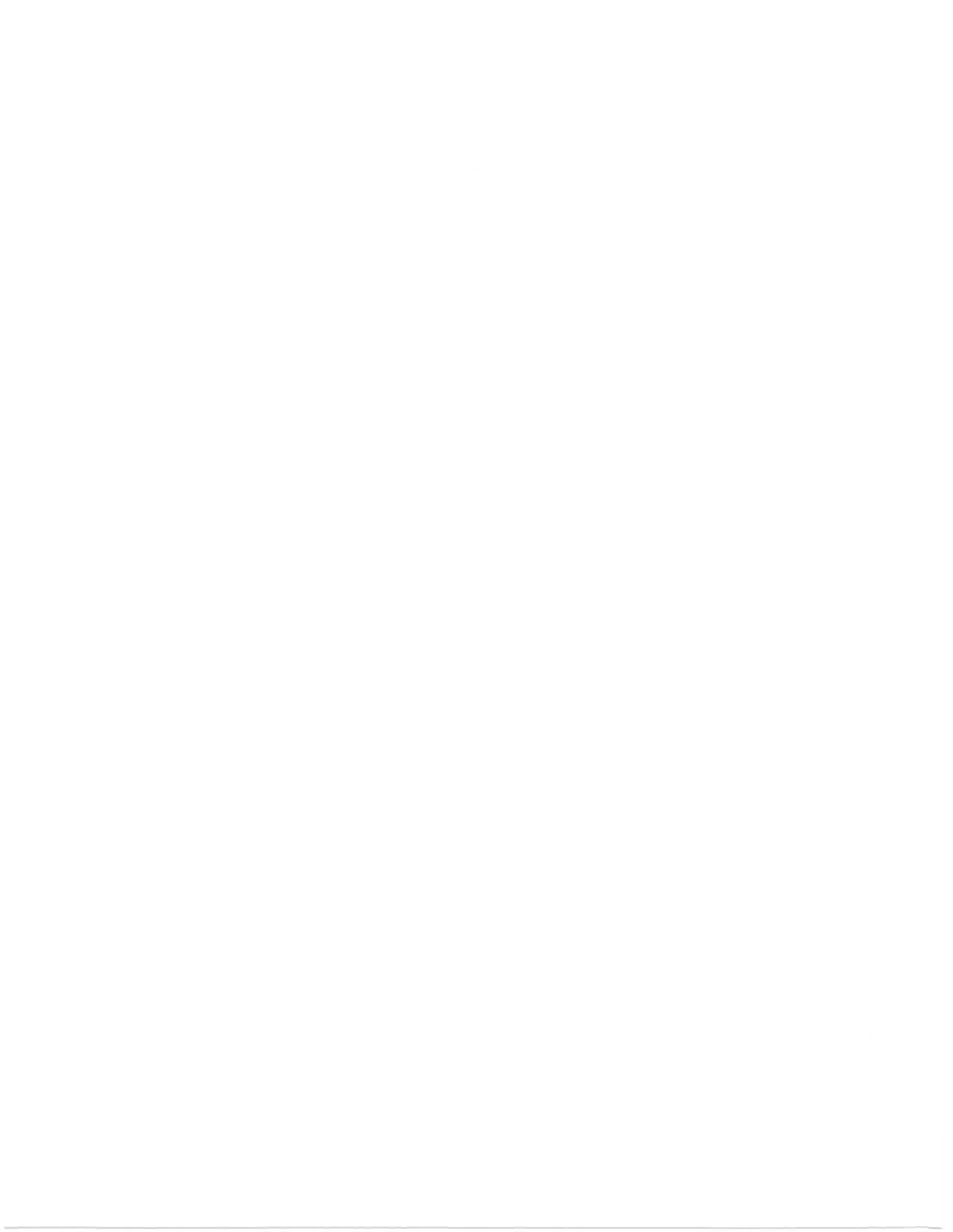#### **RPEC-Notes 10/9/19**

Introductions and call to order 2:37 - Chi Lo - new student rep.

Agenda Review - note on 1:30 for Part 8. Chi Lo moved to approve 2nded by Florence - agenda

Approval of Minutes - Heidi,  $2^{nd}$  by Chi to approve with one correction - vulnerable

**Public Comment - none** 

Announcements - RP Group Conference  $11/12/19$  Tuesday  $10 - 2$ 

Trellis Survey Update - Emily - Emily presented that she was able to do more research regarding the concerns we had using the survey and company. The company and the survey are good. The District will take this on next year for everyone. The research showed the organization is legitimate and the survey has been validated. Daniel is concerned with the later use of the data after our survey. Will the company be using our student's data for their profit side or will the data be kept separate. Expect to see this next year from the District.

External For Update Approval - Becky reviewed additional questions for the form.

- 1. How do you plan to recruit participants?
- 2. Do you plan to use an incentives to encourage participation? What would you use?
- 3. How will you de-identify the students in your reporting to ensure student Confidentiality?
- 4. We have students who are under 18 years of age. What is your plan for removing under-aged students from participation in the survey?
- 5. What precautions will you take for the treatment of other vulnerable populations who could be adversely impacted by participation in the project?
- 6. What at the potential outcomes for participants in this project? What are the benefits and risk?
- 7. Will this information be used for a commercial endeavor? If yes, please describe how.

Moved by Heidi, 2<sup>nd</sup> by Florence to approve changes. Florence will add these to the form.

CCSSEE Question Classification Project - Discussion - All

We worked in pairs to evaluate the importance of questions to different constituency groups.

- 1. Library
- 2. ASDVC Students Journalism
- 3. Faculty/Senate
- 4. Deans
- 5. SS Managers
- 6. General Public
- 7. All
- 8. Workforce CE

#### Themes:

- Who students are
- $\blacksquare$ What services used or not (satisfaction)
- Extra Opps in Classroom work related skills or lack Learn to write
- $\blacksquare$ Race and Equity
- $\blacksquare$ **ILOs**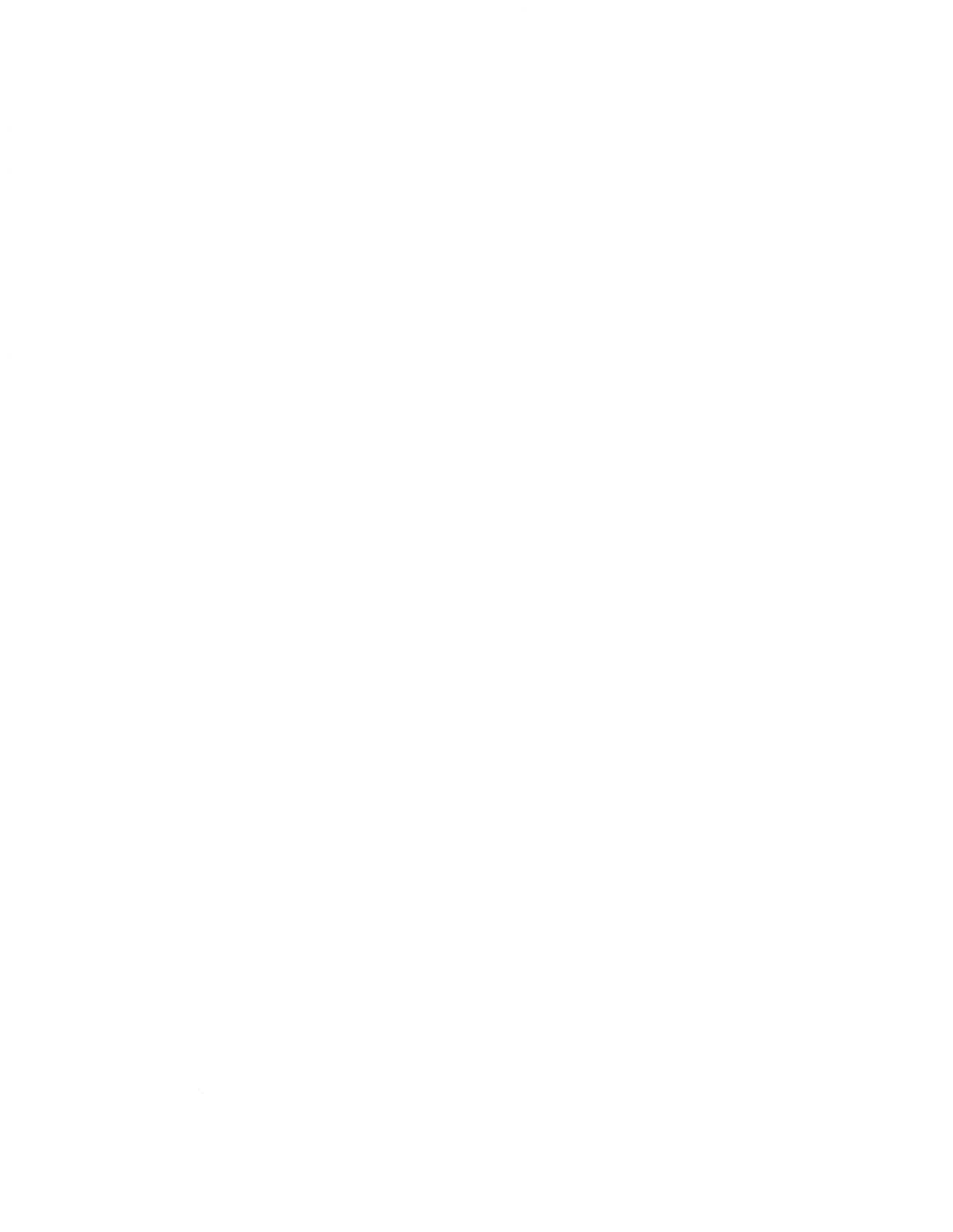## Opsata, Rebecca

| From:    | Lovelace, Kevin <lovelace@csus.edu></lovelace@csus.edu> |
|----------|---------------------------------------------------------|
| Sent:    | Thursday, October 10, 2019 1:12 PM                      |
| To:      | Opsata, Rebecca                                         |
| Subject: | RE: DVC Research Request - External                     |

\*\* Email from External Sender \*\* Hi Rebecca,

I really appreciate your email questions.

2. Yes, we are pulling a sample from Los Rios to ensure the survey is running properly. 3. I also work with the Chancellor's office in another capacity; however, I am not representing them through this study. I am using both my contacts and my research partner's, to connect with colleges.

I hope that clears up the questions. Please let me know if I need to resubmit for clarity purposes.

## **Dr. Kevin Lovelace**

Lecturer College of Business Administration California State University, Sacramento Office: (916)278-7127 Email: lovelace@csus.edu

"The public may be willing to forgive us for mistakes in judgement, but it will not forgive us for mistakes in motive" - Decrane, 1996

From: Opsata, Rebecca <BOpsata@dvc.edu> Sent: Thursday, October 10, 2019 11:38 AM To: Lovelace, Kevin <lovelace@csus.edu> Subject: RE: DVC Research Request - External

Hello Kevin,

Thank you for submitting your request through our form. Our Research, Planning and Evaluation Committee will review your request at its next meeting, which is in 2 weeks.

In the meantime, can you clarify below in #2 where you talk about a pilot group of Los Rios students? That part is not relevant to DVC students, right? All you are asking is to do an online survey of our students?

And also, can you clarify what you wrote in #3 currently enrolled in all 115 California Community Colleges through the California Community College Chancellor's Office". What did you mean by THROUGH the Chancellor's Office? Will that office be part of the survey administration?

I'm sure these are questions that the committee will have, so getting that information in advance can save time.

Thank you!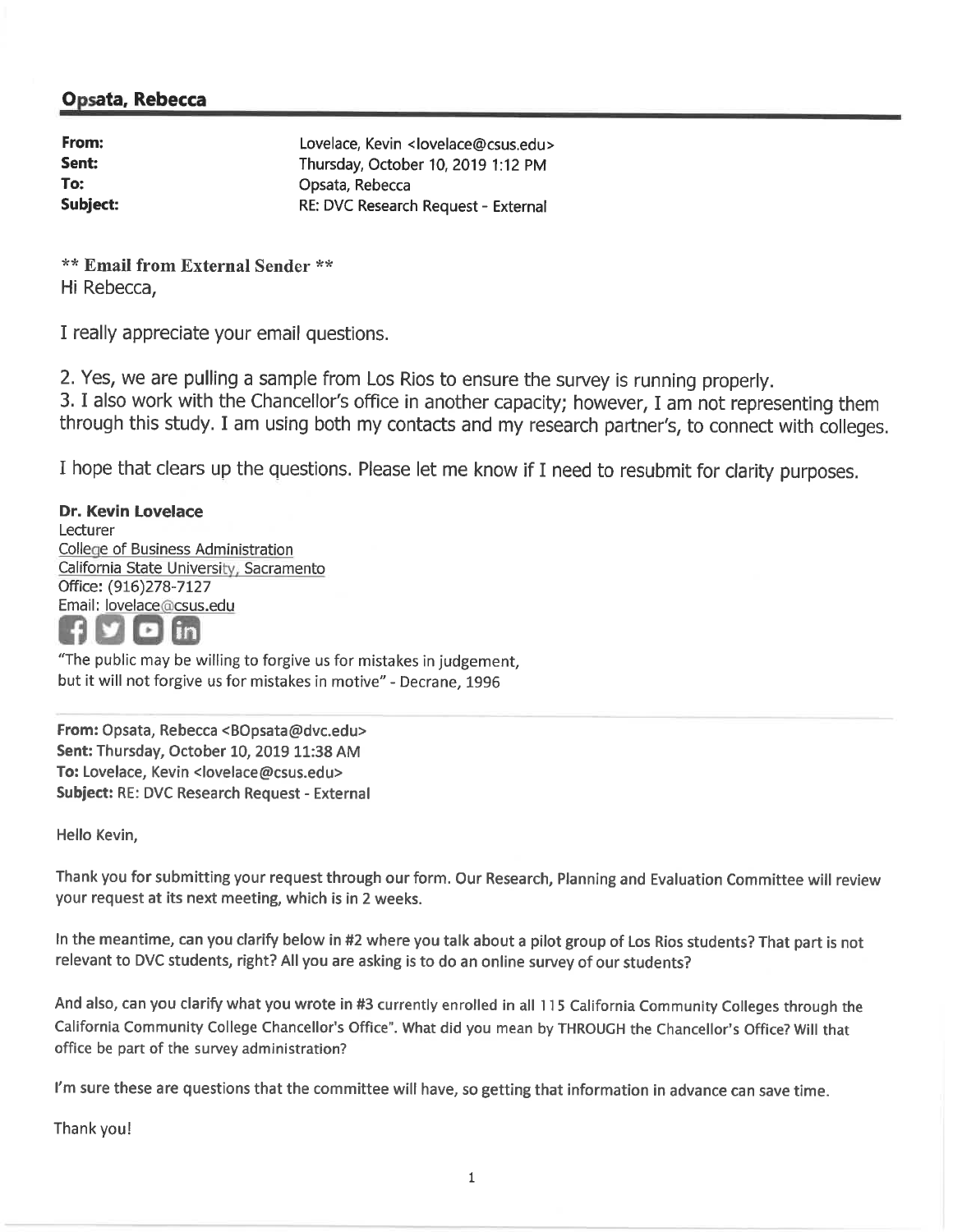Dr. Becky Opsata Dean of Institutional Effectiveness and Accreditation Diablo Valley College AB 201 321 Golf Club Drive Pleasant Hill, CA 94523 (925) 969-2724

From: Becky Opsata, Dean of Institutional Effectiveness and Accreditation <no-reply@wufoo.com> Sent: Wednesday, October 9, 2019 3:07 PM To: lovelace@csus.edu Cc: Opsata, Rebecca <BOpsata@dvc.edu> Subject: DVC Research Request - External

**\*\* Email from External Sender \*\*** 

Thank you for submitting your research request. We will get back to you as soon as possible. In the meantime, if you have questions, please contact Becky Opsata, Dean of Institutional Effectiveness and Accreditation at Diablo Valley College.

Email: bopsata@dvc.edu

# DVC Research Request - External

| Today's<br>Date <sup>*</sup>                       | Wednesday, October 9, 2019                                                                                                                  |
|----------------------------------------------------|---------------------------------------------------------------------------------------------------------------------------------------------|
| Your Full<br>Name *                                | Kevin Lovelace                                                                                                                              |
| Email *                                            | lovelace@csus.edu                                                                                                                           |
| Affiliation *                                      | Sacramento State University                                                                                                                 |
| Phone<br>Number *                                  | $(916) 798 - 2362$                                                                                                                          |
| 1. What<br>is/are your<br>research<br>question(s)? | To investigate the influence of factors related to eLeadership and social identity on academic engagement<br>of Students with Disabilities. |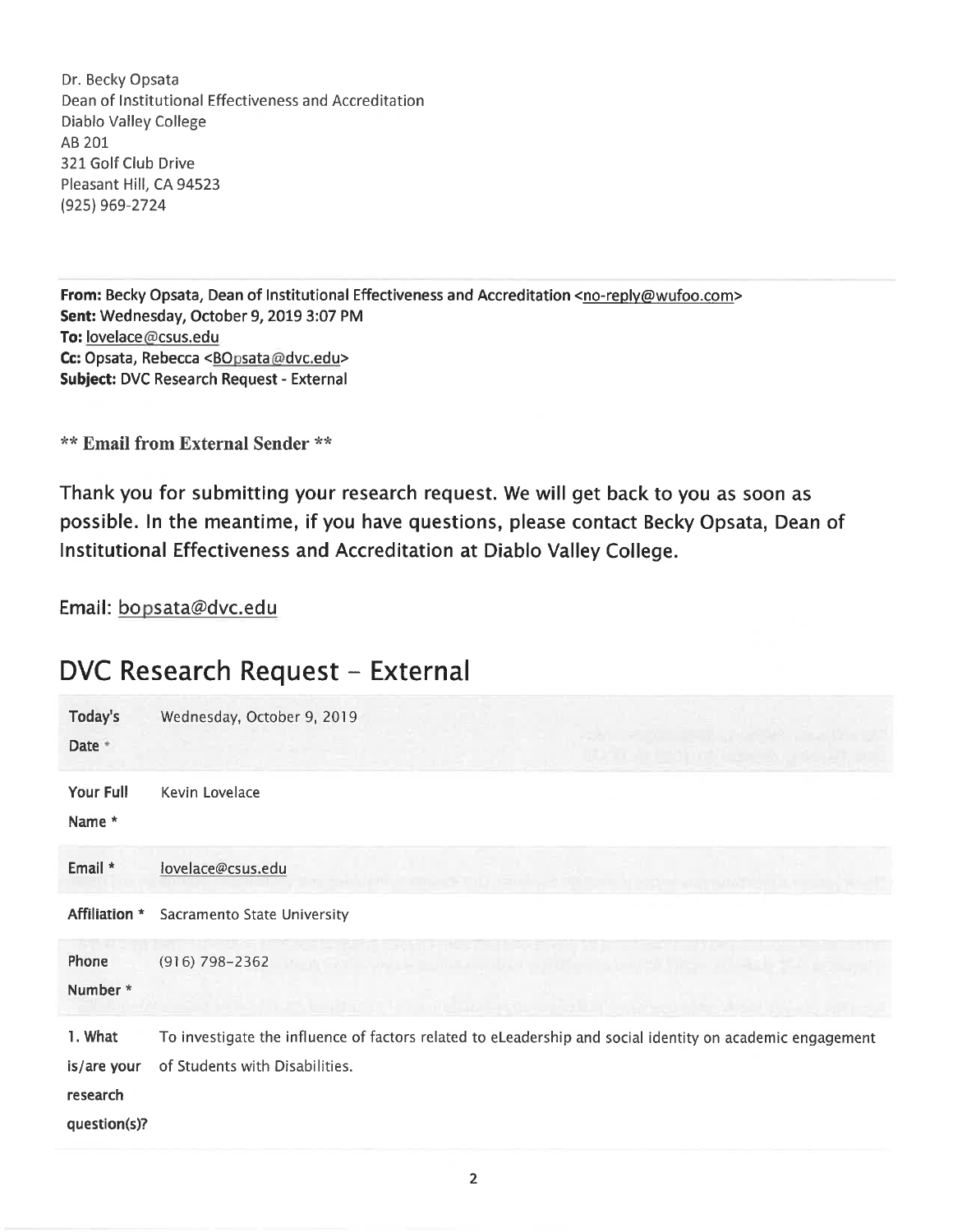# What would you like to know?\*

#### 2. Describe your methodology for this research. \*

1) Study Design We define a student with disabilities (SWDs) as one which is covered by all federal and state disability access and civil rights regulations, including Section 504 of the Rehabilitation Act and the Americans with Disabilities Act (ADA), and interacts with their university staff using Information and Communication Technology (ICT). The idea is that there will be communication and work through ICT. The purpose of this study is to investigate the influence of factors related to eLeadership and social identity on academic engagement of SWDs. The survey respondents for this study will include self-identified SWDs currently enrolled in institutions of higher education.

2) Sampling A preliminary version of the survey will be administered to a small group of students that fit into our criteria of a self-identified SWDs. Pilot (10) participants will be recruited from the Los Rios Community College District. Pilot participants will also be asked to provide feedback on the wordings that are confusing, ambiguous, redundant, or distracting; interpretation of questions; and

survey fatigue. Based on the input from pilot participants, survey items will be reworded to make them simple and easy to understand. We also intend to adjust the number of questions to minimize time required to complete the questionnaire so that the response rate can be improved. Least cognitively demanding demographic questions will be included in the concluding section of the survey. Questions will be reverse coded at several places to minimize repetitiveness that reduces respondent motivation and cognitive engagement. Attention checking questions will be included in the survey to ensure proper responses from the survey respondents.

3) Data Collection Once the IRB is approved at CSUS, the California Community College Chancellor's Office will review and approve to collect data from all 115 campuses. Data will be collected using anonymous online survey technique from SWDs currently enrolled in all 115 California Community Colleges through the California Community College Chancellor's Office.

4) Data Analysis The unit of analysis for the study will be an individual - a student with disability - with a desire to obtain larger data sample for greater statistical power. Survey instruments and items for the constructs in the research model have been adapted from prior research. To avoid or minimize method bias, survey instrument will be refined through a multi-step process such as

reviewing items with experts, re-wording items, and conducting a pilot survey before finalizing the survey. Research team will approach experts in the field to get constructive feedback on the questionnaire design. This helps us

3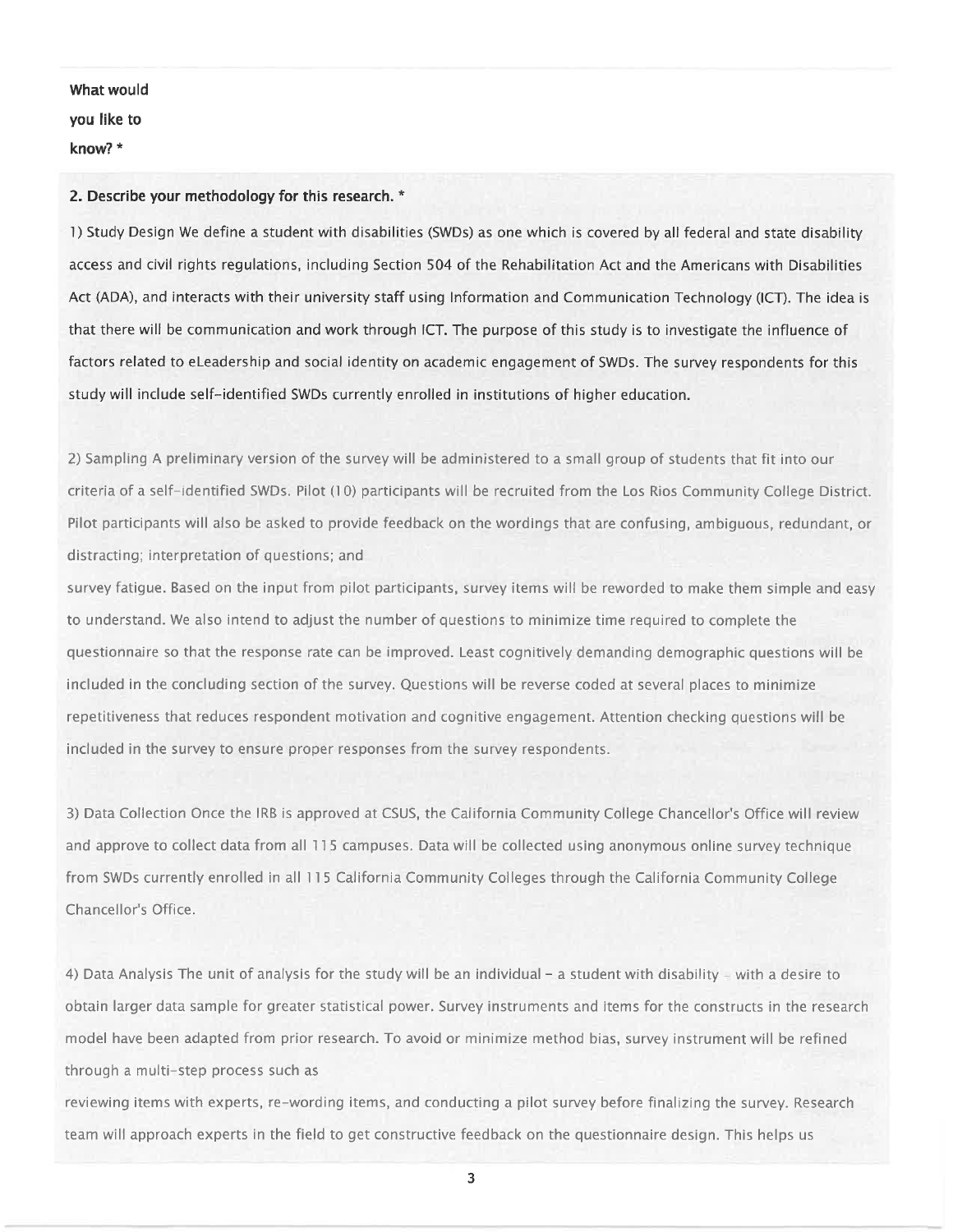understand any inherent problems in the questions that can confuse survey respondents leading to erroneous responses. Responses to all questions (unless otherwise noted) will be measured on either a five-point or seven-point Likert scale ranging from Strongly Disagree to Strongly Agree. Changes will be made where necessary after receiving feedback from experts and pilot run. The survey instrument for this study will include multiple questions and the survey method enables us to collect a multivariate data set. A standard method is to use structural equation modeling (SEM) approach, which is mostly a confirmatory technique. SEM can be used to study the relationships among latent constructs that are indicated by multiple measures. In this study, we propose to use Partial Least Squares structural equation modeling (PLS-SEM), which is particularly suited for situations where data are non-normal, and the sample size is small. Control variables, which are informed by the extant literature, will be included in the study to capture the co-variance associated with the factors that do not directly contribute to the research model.

5) Reporting of Results The aim of this research is to measure the influence of eLeadership qualities, relationship between SWDs and university staff, and effective use of ICT on the engagement of SWDs with the university. Results from this study will be published in peer reviewed journals.

3. Who will Students with disabilities that have been identified by the local DSPS office. be the

participants

of your

research? \*

4. How will The DSPS student will receive an email from the local DSPS office with a link to the survey. The first page you get the of the survey will have informed consent for the participants to click Yes or No depending if they wish to informed continue with the survey. consent of your particpants? 5. Has your Yes research been approved by an Institutional **Review**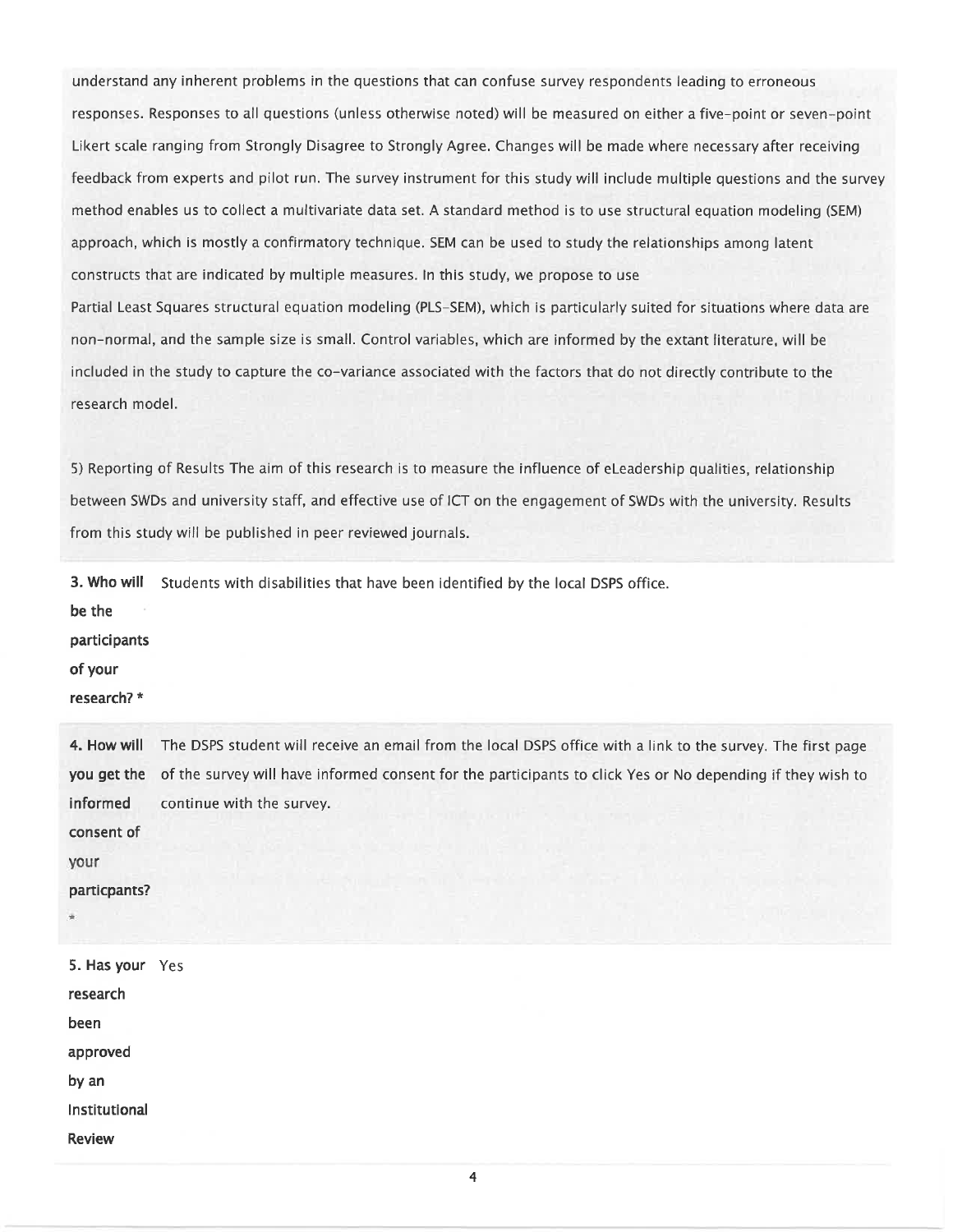| <b>Board</b> at<br>another<br>institution?<br>(If yes,<br>please<br>upload your<br><b>IRB</b><br>approval<br>from your<br>home<br>institution).                                                          |  |
|----------------------------------------------------------------------------------------------------------------------------------------------------------------------------------------------------------|--|
| Attach a<br>File<br>Mobil dsps_irb_approval.pdf 89.33 KB · PDF                                                                                                                                           |  |
| 6. How will<br>Raw research data will be stored on the Primary Investigator's California State University, Sacramento<br>you safely<br>password protected laptop.<br>store the<br>data you<br>acquire? * |  |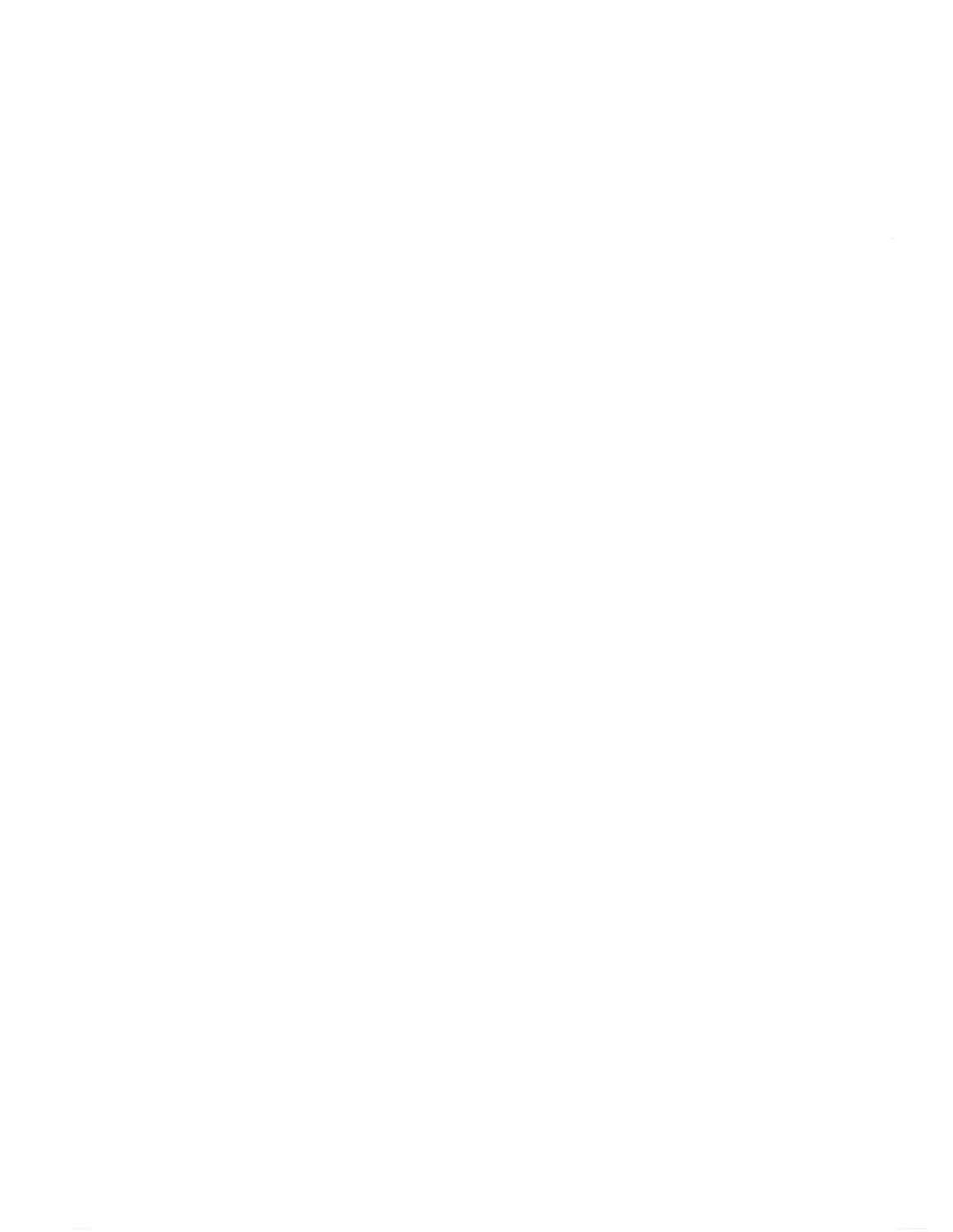

## Please keep this letter with your research records.

**To: Ramakrishna Dantu Business Administration** 

**IRB protocol number: IRB-18-19-153** 

**RE: Initial Review** 

On June 17, 2019, the Sacramento State Institutional Review Board (IRB) determined the proposal titled eLeadership and Engagement of Students with Disabilities: Influencing Role of Social Identity and Espoused Values to be Exemptfrom 45 CFR 46. This approval is limited to the activities described in the Initial application, and extends to the performance of these activities at each respective site identified in the Initial application. Exempt approvals will stand for the life of the project unless a modification results in a new determination.

### Modifying your approved protocol:

No changes may be made to your study without first receiving IRB modification approval. Log into Cayuse IRB, select your study, and add a new submission type (Modification).

#### **Study Closure:**

Once research enrollment and all data collection are complete, the investigator is responsible for study closure. Log into Cayuse IRB, select your study, and add a new submission type (Closure) to complete this action.

#### **Reporting Adverse Events:**

Adverse reactions include, but are not limited to, bodily harm, psychological trauma, and the release of potentially damaging personal information. If any unanticipated adverse reaction should occur while conducting your research, please login to Cayuse, select this study, and add a new submission type. This submission type will be an adverse event and will look similar to your initial submission process.

#### **Accessing Cavuse IRB:**

https://csus.cayuse424.com/rs/irb

Should you need more information about the protection of human subjects, please consult our Human Subjects Website or contact the Research Integrity and Compliance Officer, Leah Vargas, at 916-278-5674 or leah.vargas@csus.edu.

Thank you and best wishes for continued success.

**Leah Vargas** Research Integrity and Compliance Officer Sacramento State Institutional Review Board (IRB) FWA00003873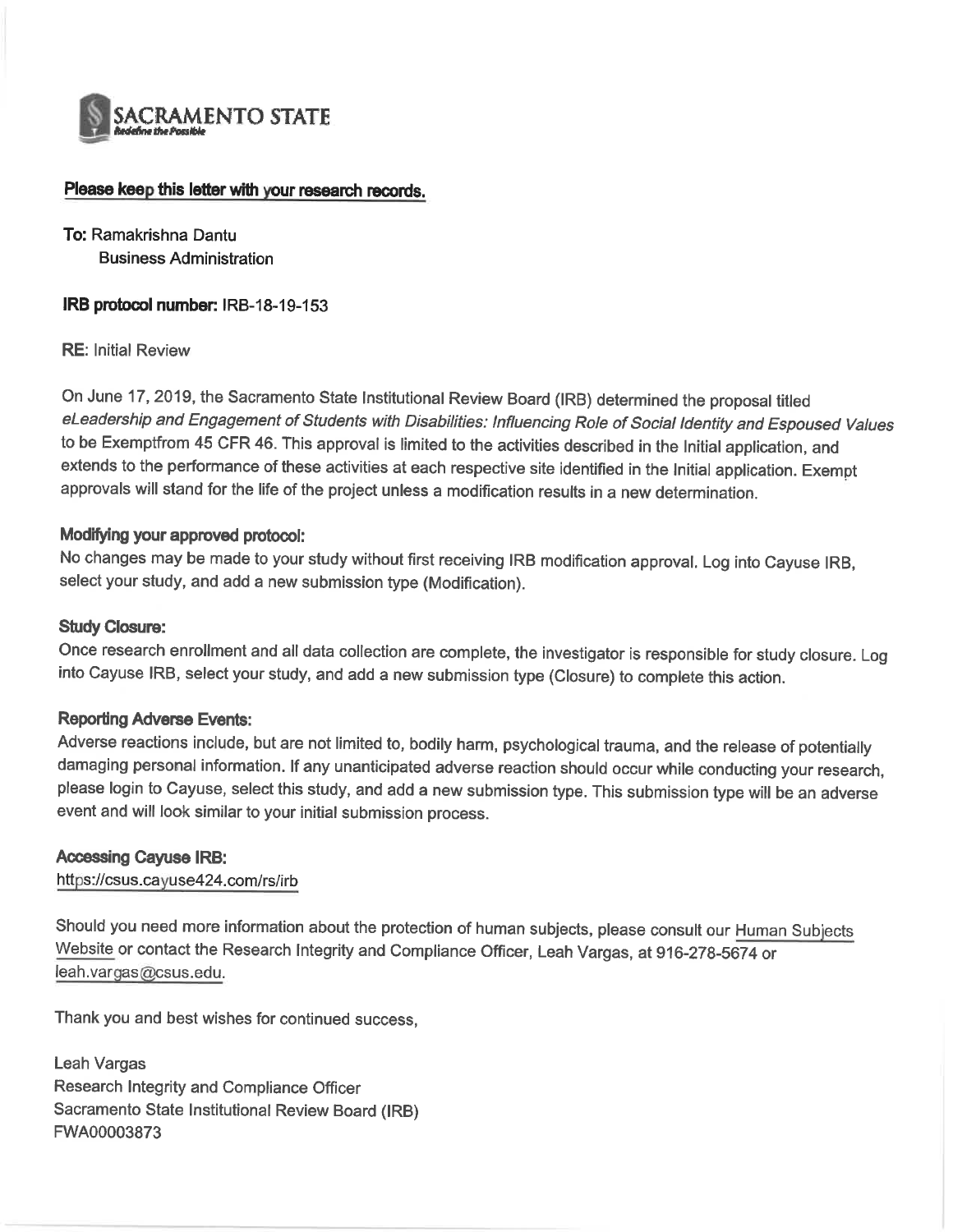$\mathcal{L}^{\text{max}}_{\text{max}}$  , where  $\mathcal{L}^{\text{max}}_{\text{max}}$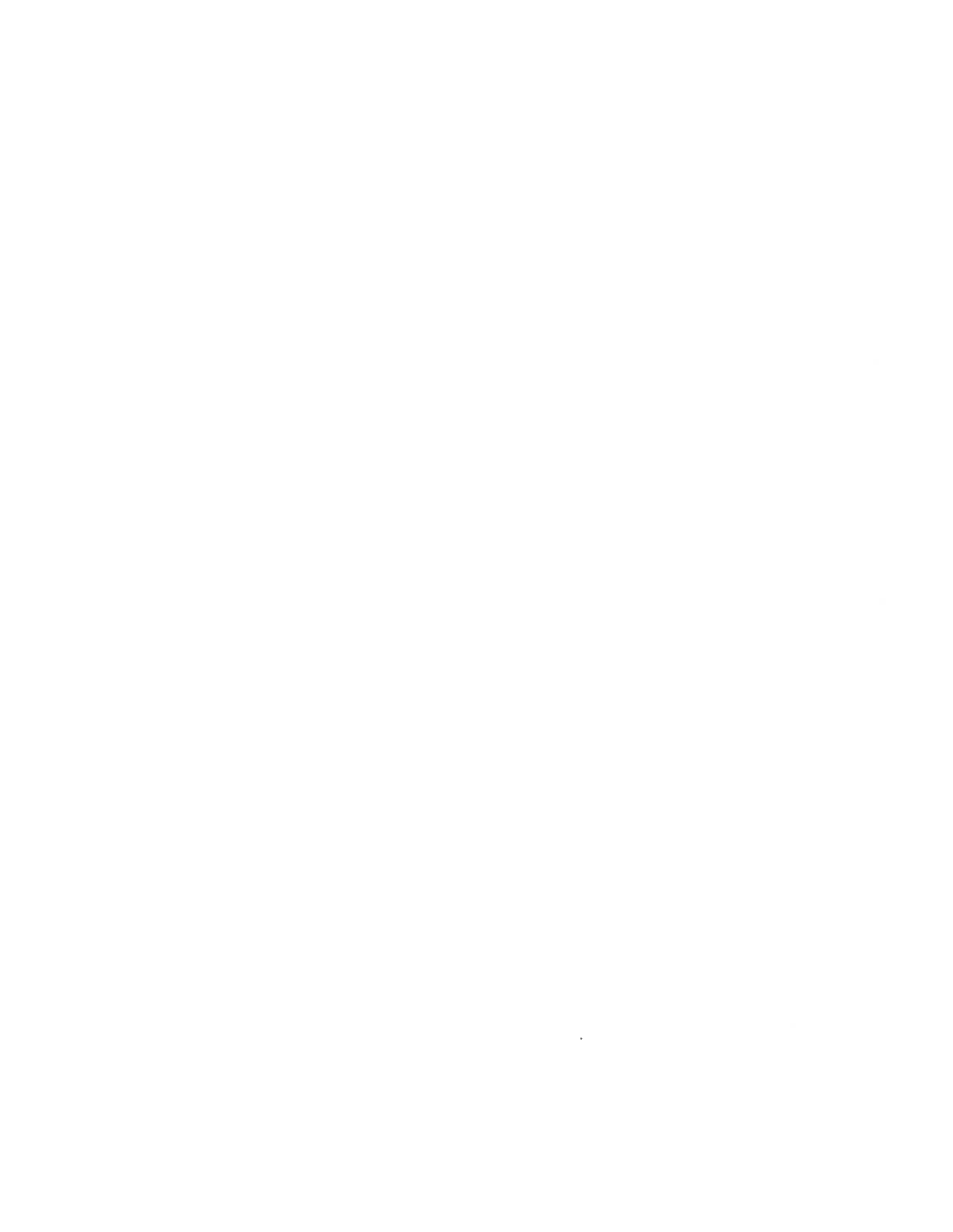#### **Communication and Collaboration**

A student with effective communication skills will be a good listener and speaker.

They will be able to communicate orally, through writing, and visually using an appropriate medium. A student with collaboration skills will with groups on the completion of a wide variety of projects. be able to work with teams comprised of a diverse set of people. They will develop leadership skills and the ability to work

This includes effective written and visual message construction, media choices, leadership skills, and the ability to work with others on projects.

Item 4: In your experiences at this college during the current academic year, about how often have you done each of the following?

| 4a. Asked questions in<br>class or contributed to class<br>discussions | <b>Never</b>     | 43    | 4.2   |
|------------------------------------------------------------------------|------------------|-------|-------|
|                                                                        | <b>Sometimes</b> | 384   | 37.4  |
|                                                                        | <b>Often</b>     | 306   | 29.8  |
| Very often                                                             |                  | 294   | 28.6  |
|                                                                        | Total            | 1,027 | 100.0 |

| 4b. Made a class                                                                                                                        | Never            | 246   | 24.1  |
|-----------------------------------------------------------------------------------------------------------------------------------------|------------------|-------|-------|
| presentation                                                                                                                            |                  |       |       |
|                                                                                                                                         | <b>Sometimes</b> | 438   | 42.9  |
|                                                                                                                                         | Often            | 220   | 21.5  |
|                                                                                                                                         | Very often       | 117   | 11.5  |
|                                                                                                                                         | <b>Total</b>     | 1,021 | 100.0 |
| 4f. Worked with other<br>students on projects during<br>class                                                                           | Never            | 111   | 10.9  |
|                                                                                                                                         | <b>Sometimes</b> | 340   | 33.5  |
|                                                                                                                                         | Often            | 334   | 32.9  |
|                                                                                                                                         | Very often       | 231   | 22.7  |
|                                                                                                                                         | Total            | 1,015 | 100.0 |
| 4g. Worked with<br>classmates outside of class<br>to prepare class<br>assignments                                                       | Never            | 344   | 33.9  |
|                                                                                                                                         | <b>Sometimes</b> | 405   | 39.9  |
|                                                                                                                                         | Often            | 163   | 16.1  |
|                                                                                                                                         | Very often       | 102   | 10.1  |
|                                                                                                                                         | <b>Total</b>     | 1,014 | 100.0 |
| 4i. Participated in a<br>community-based project<br>(service-learning activity)<br>as<br>part of a regular course                       | Never            | 759   | 75.3  |
|                                                                                                                                         | <b>Sometimes</b> | 166   | 16.5  |
|                                                                                                                                         | Often            | 57    | 5.6   |
|                                                                                                                                         | Very often       | 26    | 2.6   |
|                                                                                                                                         | Total            | 1,008 | 100.0 |
| 4g. Discussed ideas from<br>your readings or classes<br>with others outside of<br>class (students, family<br>members, co-workers, etc.) | Never            | 135   | 13.4  |
|                                                                                                                                         | <b>Sometimes</b> | 379   | 37.7  |
|                                                                                                                                         | Often            | 286   | 28.4  |
|                                                                                                                                         | Very often       | 206   | 20.5  |
|                                                                                                                                         | Total            | 1,006 | 100.0 |

| 11b. Writing clearly and<br>effectively                                              | <b>Very little</b> | 117  | 12.1  |
|--------------------------------------------------------------------------------------|--------------------|------|-------|
|                                                                                      | Some               | 255  | 26.2  |
|                                                                                      | Quite a bit        | 345  | 35.6  |
|                                                                                      | Very much          | 254  | 26.1  |
|                                                                                      | <b>Total</b>       | 971  | 100.0 |
| 11c. Speaking clearly and<br>effectively                                             | <b>Very little</b> | 131  | 13.5  |
|                                                                                      | Some               | 293  | 30.2  |
|                                                                                      | Quite a bit        | 281  | 29.0  |
|                                                                                      | Very much          | 266  | 27.4  |
|                                                                                      | Total              | 971  | 100.0 |
| 11f. Working effectively<br><b>Very little</b><br>with others<br>Some<br>Quite a bit |                    | 124  | 12.7  |
|                                                                                      |                    | 280  | 28.8  |
|                                                                                      | 307                | 31.7 |       |
|                                                                                      | Very much          | 260  | 26.8  |
|                                                                                      | Total              | 970  | 100.0 |

Item 9: How much does this college emphasize the following?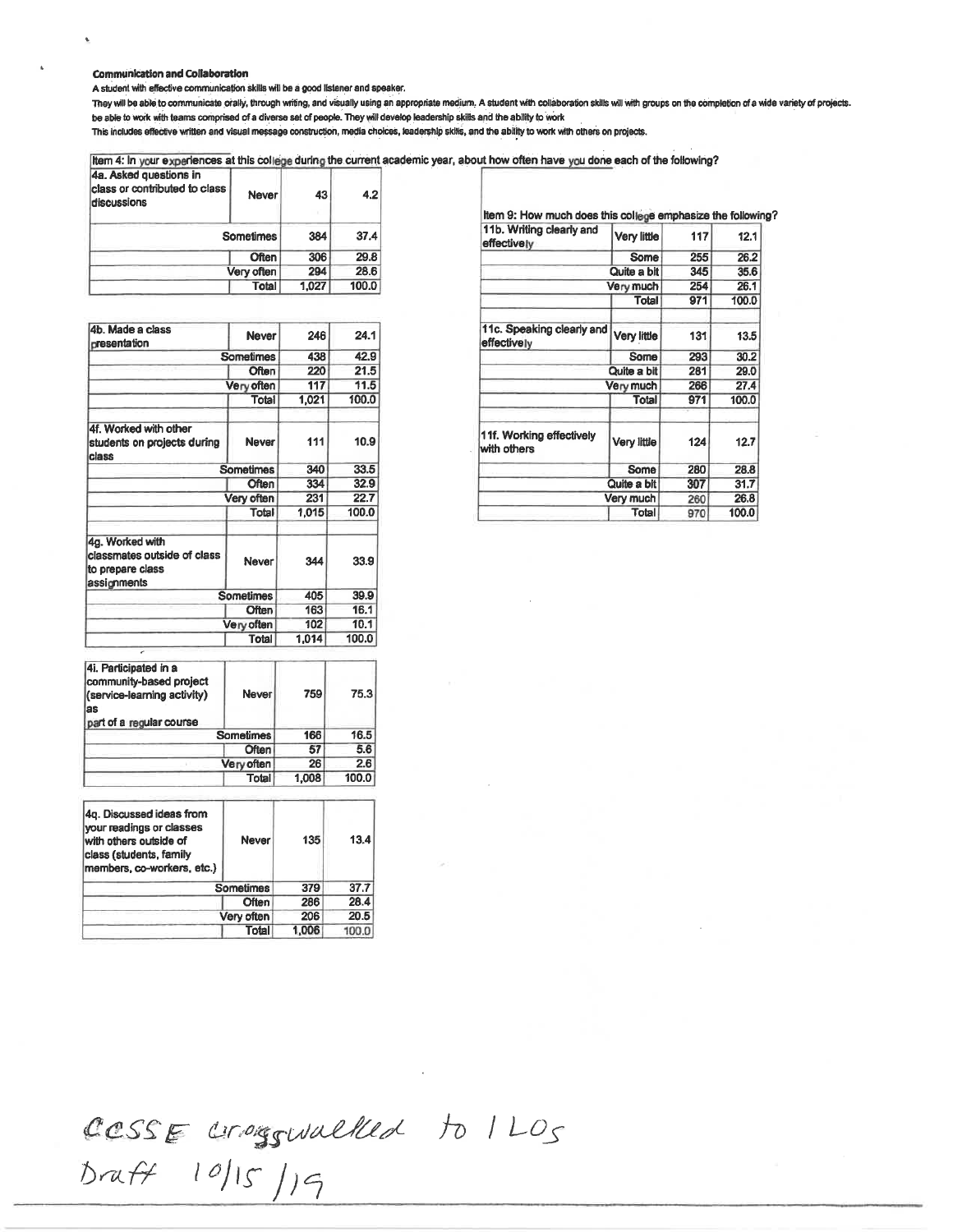#### **Empathy and Cultural Diversity**

A student with an empathy mindset will be able to build relationships through understanding and valuing others

with diverse backgrounds and cultures.

They will be connected and active in their community and will act in accordance with ethical norms.

This includes social and diversity awareness, civic engagement, and ethics.

Item 4: In your experiences at this college during the current academic year, about how often have you done each of the following?

| 4g. Worked with classmates<br>outside of class to prepare class<br>assignments | <b>Never</b> | 344   | 33.9  |
|--------------------------------------------------------------------------------|--------------|-------|-------|
|                                                                                | Sometimes    | 405   | 39.9  |
|                                                                                | Often        | 163   | 16.1  |
|                                                                                | Very often   | 102   | 10.1  |
|                                                                                | <b>Total</b> | 1,014 | 100.0 |

| 4i. Participated in a community-<br>based project (service-learning<br>activity) as<br>part of a regular course | Never            | 759   | 75.3  |
|-----------------------------------------------------------------------------------------------------------------|------------------|-------|-------|
|                                                                                                                 | <b>Sometimes</b> | 166   | 16.5  |
|                                                                                                                 | Often            | 57    | 5.6   |
|                                                                                                                 | Very often       | 26    | 2.6   |
|                                                                                                                 | Total            | 1,008 | 100.0 |

| 4q. Discussed ideas from your<br>readings or classes with others<br>loutside of<br>class (students, family<br>members, co-workers, etc.) | <b>Never</b>     | 135   | 13.4  |
|------------------------------------------------------------------------------------------------------------------------------------------|------------------|-------|-------|
|                                                                                                                                          | <b>Sometimes</b> | 379   | 37.7  |
|                                                                                                                                          | Often            | 286   | 28.4  |
|                                                                                                                                          | Very often       | 206   | 20.5  |
|                                                                                                                                          | <b>Total</b>     | 1,006 | 100.0 |
|                                                                                                                                          |                  |       |       |

| 4r. Had serious conversations<br>with students who differ from<br> you | <b>Never</b>     | 374   | 37.1  |
|------------------------------------------------------------------------|------------------|-------|-------|
|                                                                        | <b>Sometimes</b> | 390   | 38.7  |
|                                                                        | Often            | 151   | 15.0  |
|                                                                        | Very often       | 93    | 9.2   |
|                                                                        | Total            | 1,008 | 100.0 |

Item 9: How much does this college emphasize the following?

| 9c. Encouraging<br>contact among<br>students from<br>different<br>economic, social,<br>and racial or<br>lethnic<br>backgrounds | Very little | 154 | 15.7  |
|--------------------------------------------------------------------------------------------------------------------------------|-------------|-----|-------|
|                                                                                                                                | Some        | 238 | 24.3  |
|                                                                                                                                | Quite a bit | 326 | 33.3  |
|                                                                                                                                | Very much   | 262 | 26.8  |
|                                                                                                                                | Total       | 980 | 100.0 |

Item 11: How much has your experience at this college contributed to your knowledge, skills, and personal development in the following areas?

| 11f. Working<br>effectively with<br>others | Very little | 124 | 12.7  |
|--------------------------------------------|-------------|-----|-------|
|                                            | Some        | 280 | 28.8  |
|                                            | Quite a bit | 307 | 31.7  |
|                                            | Very much   | 260 | 26.8  |
|                                            | Total       | 970 | 100.0 |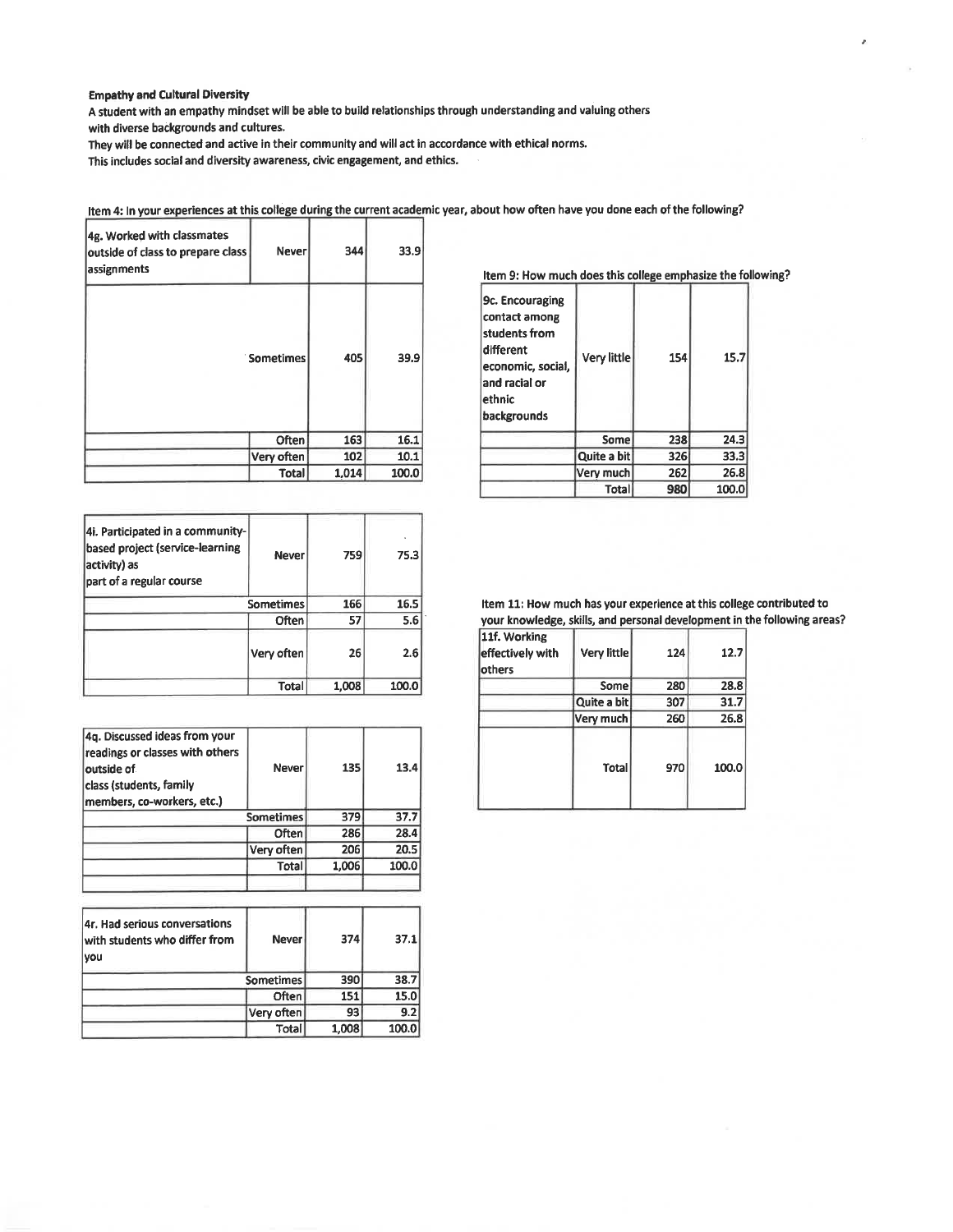#### **Growth Mindset**

ı,

A student with a growth mindset is willing to take risks, learn from mistakes, and has a drive to complete tasks.

They set goals and priorities for actions and are flexible and able to respond to changes. A person with a can be developed through practice, training, and effort. growth mindset believes that abilities and intelligence

 $27.0$ 

19.1

 $100.0$ 

183

959

Very much

Total

This includes adaptability, resilience, self-awareness, and entrepreneurial mindset.

| item 4: In your experienc<br>es at this college during t<br>he current academic year,<br>about how often have yo<br>u done each of the follow<br>ing?                               |                  |       |       | Item 11: How much has<br>your experience at this c<br>ollege contributed to yo<br>ur knowledge, skills, and<br>personal development i<br>n the following areas? |              |     |       |
|-------------------------------------------------------------------------------------------------------------------------------------------------------------------------------------|------------------|-------|-------|-----------------------------------------------------------------------------------------------------------------------------------------------------------------|--------------|-----|-------|
| 4c. Prepared two or more<br>drafts of a paper or<br>assignment before<br>turning it<br>in [STUEFF]                                                                                  | Never            | 199   | 19.6  | 11a. Acquiring job- or<br>work-related knowledge<br>and skills                                                                                                  | Very little  | 263 | 27.0  |
|                                                                                                                                                                                     | <b>Sometimes</b> | 277   | 27.2  |                                                                                                                                                                 | Some         | 321 | 33.0  |
|                                                                                                                                                                                     | Often            | 313   | 30.7  |                                                                                                                                                                 | Quite a bit  | 197 | 20.3  |
|                                                                                                                                                                                     | Very often       | 230   | 22.5  |                                                                                                                                                                 | Very much    | 191 | 19.7  |
|                                                                                                                                                                                     | Total            | 1,019 | 100.0 |                                                                                                                                                                 | Total        | 972 | 100.0 |
| Item 5: During the curren<br>t academic year, how mu<br>ch has your coursework a<br>t this college emphasized<br>the following mental activ<br>ities?                               |                  |       |       | 11g. Learning effectively<br>on your own                                                                                                                        | Very little  | 86  | 8.8   |
| 5f. Using information you<br>have read or heard to<br>perform a new skill<br>[ACCHALL]                                                                                              | Very little      | $-84$ | 8.3   |                                                                                                                                                                 | Some         | 230 | 23.7  |
|                                                                                                                                                                                     | Some             | 229   | 22.7  |                                                                                                                                                                 | Quite a bit  | 327 | 33.6  |
|                                                                                                                                                                                     | Quite a bit      | 419   | 41.5  |                                                                                                                                                                 | Very much    | 330 | 34.0  |
|                                                                                                                                                                                     | Very much        | 278   | 27.5  |                                                                                                                                                                 | Total        | 973 | 100.0 |
| 17. During my first<br>academic term at this<br>college, I participated in<br>a<br>student success course<br>(a course that teaches<br>the skills needed to<br>succeed in college). | No               | 773   | 81.5  | 11h. Developing clearer<br>career goals                                                                                                                         | Very little  | 191 | 19.8  |
|                                                                                                                                                                                     | Yes              | 175   | 18.5  |                                                                                                                                                                 | Some         | 265 | 27.5  |
|                                                                                                                                                                                     | Totai∣           | 948   | 100.0 |                                                                                                                                                                 | Quite a bit  | 274 | 28.4  |
|                                                                                                                                                                                     |                  |       |       |                                                                                                                                                                 | Very much    | 234 | 24.3  |
|                                                                                                                                                                                     |                  |       |       |                                                                                                                                                                 | <b>Total</b> | 963 | 100.0 |
|                                                                                                                                                                                     |                  |       |       | 11i. Gaining information<br>about career<br>opportunities                                                                                                       | Very little  | 229 | 23.9  |
|                                                                                                                                                                                     |                  |       |       |                                                                                                                                                                 | Some         | 302 | 31.5  |
|                                                                                                                                                                                     |                  |       |       |                                                                                                                                                                 | Quite a bit  | 245 | 25.5  |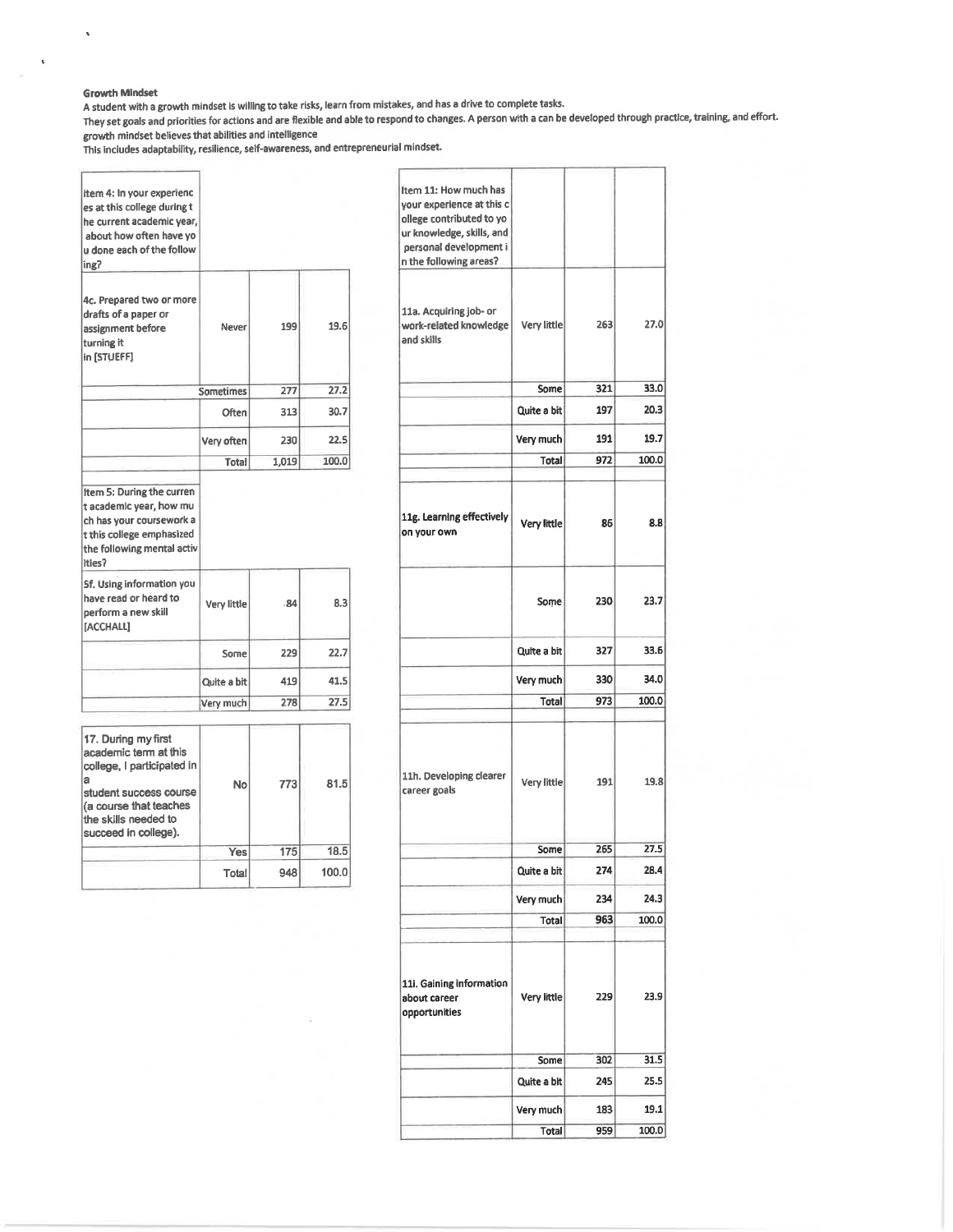#### Information and Technological Fluency

A student who is information and technology fluent will utilize appropriate technology to locate and critically evaluate information from a variety of sources, to formulate responses to issues, reach informed decisions, and communicate effectively. This includes being flexible and strategic in the use of technology, as well as the accurate and ethical use of written and visual materials.

| Item 4: In your experiences at th<br>is college during the current aca<br>demic year, about how often ha<br>ve you done each of the followi<br>ng? |                  |       |       |
|----------------------------------------------------------------------------------------------------------------------------------------------------|------------------|-------|-------|
| 4d. Worked on a paper or<br>project that required integrating<br>lideas or<br>linformation from various<br>sources                                 | <b>Never</b>     | 92    | 9.1   |
|                                                                                                                                                    | <b>Sometimes</b> | 242   | 23.9  |
|                                                                                                                                                    | Often            | 388   | 38.2  |
|                                                                                                                                                    | Very often       | 291   | 28.8  |
|                                                                                                                                                    | Total            | 1,014 | 100.0 |

| Item 6: During the current a<br>cademic year, how much rea<br>ding and writing have you d<br>one at this college? |              |     |       |
|-------------------------------------------------------------------------------------------------------------------|--------------|-----|-------|
| 6c. Number of written<br>papers or reports of any<br>length                                                       | <b>None</b>  | 99  | 10.1  |
|                                                                                                                   | $1 - 4$      | 281 | 28.6  |
|                                                                                                                   | $5 - 10$     | 304 | 30.9  |
|                                                                                                                   | $11 - 20$    | 193 | 19.7  |
|                                                                                                                   | More than 20 | 105 | 10.7  |
|                                                                                                                   | Total        | 981 | 100.0 |

Item 5: During the current academic year, how much has your coursework at this college emphasized the following mental activities?

| 5c. Forming a new idea or<br>understanding from various<br>pieces of<br>information               | <b>Very little</b> | 49    | 4.9   |
|---------------------------------------------------------------------------------------------------|--------------------|-------|-------|
|                                                                                                   | Some               | 246   | 24.3  |
|                                                                                                   | Quite a bit        | 419   | 41.5  |
|                                                                                                   | Very much          | 296   | 29.3  |
|                                                                                                   | <b>Total</b>       | 1,010 | 100.0 |
| 5d. Making judgements about<br>the value or soundness of<br>information,<br>arguments, or methods | Very little        | 82    | 8.2   |
|                                                                                                   | Some               | 294   | 29.3  |
|                                                                                                   | Quite a bit        | 382   | 38.0  |
|                                                                                                   | Very much          | 246   | 24.5  |
|                                                                                                   | <b>Total</b>       | 1,004 | 100.0 |
| 5e. Applying theories or<br>concepts to practical problems<br>or in new<br>situations             | Very little        | 86    | 8.6   |
|                                                                                                   | <b>Some</b>        | 275   | 27.3  |
|                                                                                                   | Quite a bit        | 400   | 39.7  |
|                                                                                                   | Very much          | 247   | 24.5  |
|                                                                                                   | <b>Total</b>       | 1,008 | 100.0 |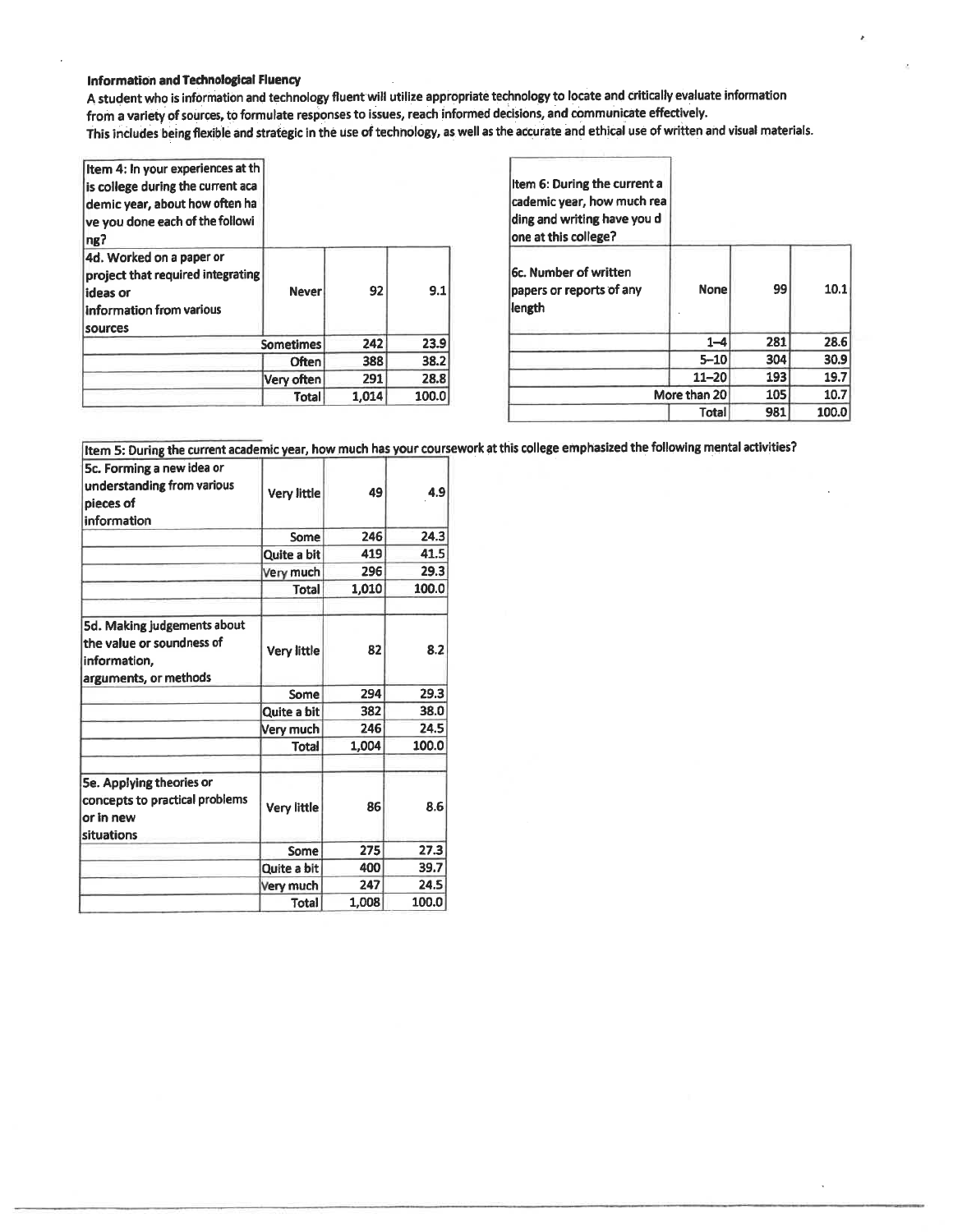#### **Solution Mindset and Critical Thinking**

7

 $\hat{\mathbf{u}}$ 

 $\ddot{\phantom{a}}$ 

A student with a solution mindset will think critically and evaluate information sources for accuracy and usefulness. They will think critically about data and informatio They will be able to design and implement appropriate solutions for situations they face. This includes understanding methods of inquiry and analysis of available choices.

Item 11: How much

| Item 4: In your experiences<br>at this college during the cur<br>rent academic year, about h<br>ow often have you done eac<br>h of the following? |            |       |       |
|---------------------------------------------------------------------------------------------------------------------------------------------------|------------|-------|-------|
| 4a. Asked questions in class<br>or contributed to class<br>discussions                                                                            | Never      | 43    | 4.2   |
|                                                                                                                                                   | Sometimes  | 384   | 37.4  |
|                                                                                                                                                   | Often      | 306   | 29.8  |
|                                                                                                                                                   | Very often | 294   | 28.6  |
|                                                                                                                                                   | Total      | 1,027 | 100.0 |
| 4d. Worked on a paper or<br>project that required<br>integrating ideas or<br>information from various<br>sources                                  | Never      | 92    | 9.1   |
|                                                                                                                                                   | Sometimes  | 242   | 23.9  |
|                                                                                                                                                   | Often      | 388   | 38.2  |
|                                                                                                                                                   | Very often | 291   | 28.8  |
|                                                                                                                                                   | Total      | 1,014 | 100.0 |
| 4r. Had serious<br>conversations with students<br>who differ from you                                                                             | Never      | 374   | 37.1  |
|                                                                                                                                                   | Sometimes  | 390   | 38.7  |
|                                                                                                                                                   | Often      | 151   | 15.0  |
|                                                                                                                                                   | Very often | 93    | 9.2   |
|                                                                                                                                                   | Total      | 1,008 | 100.0 |

| has your experience<br>at this college contri<br>buted to your knowl<br>edge, skills, and pers<br>onal development in<br>the following areas? |             |     |       |
|-----------------------------------------------------------------------------------------------------------------------------------------------|-------------|-----|-------|
| 11d. Thinking<br>critically and<br>analytically                                                                                               | Very little | 73  | 7.5   |
|                                                                                                                                               | Some        | 215 | 22.2  |
|                                                                                                                                               | Quite a bit | 369 | 38.1  |
|                                                                                                                                               | Very much   | 312 | 32.2  |
|                                                                                                                                               | Total       | 968 | 100.0 |
| 11e. Solving<br>numerical problems                                                                                                            | Very little | 171 | 17.6  |
|                                                                                                                                               | Some        | 281 | 28.9  |
|                                                                                                                                               | Quite a bit | 284 | 29.2  |
|                                                                                                                                               | Very much   | 237 | 24.4  |
|                                                                                                                                               | Total       | 972 | 100.0 |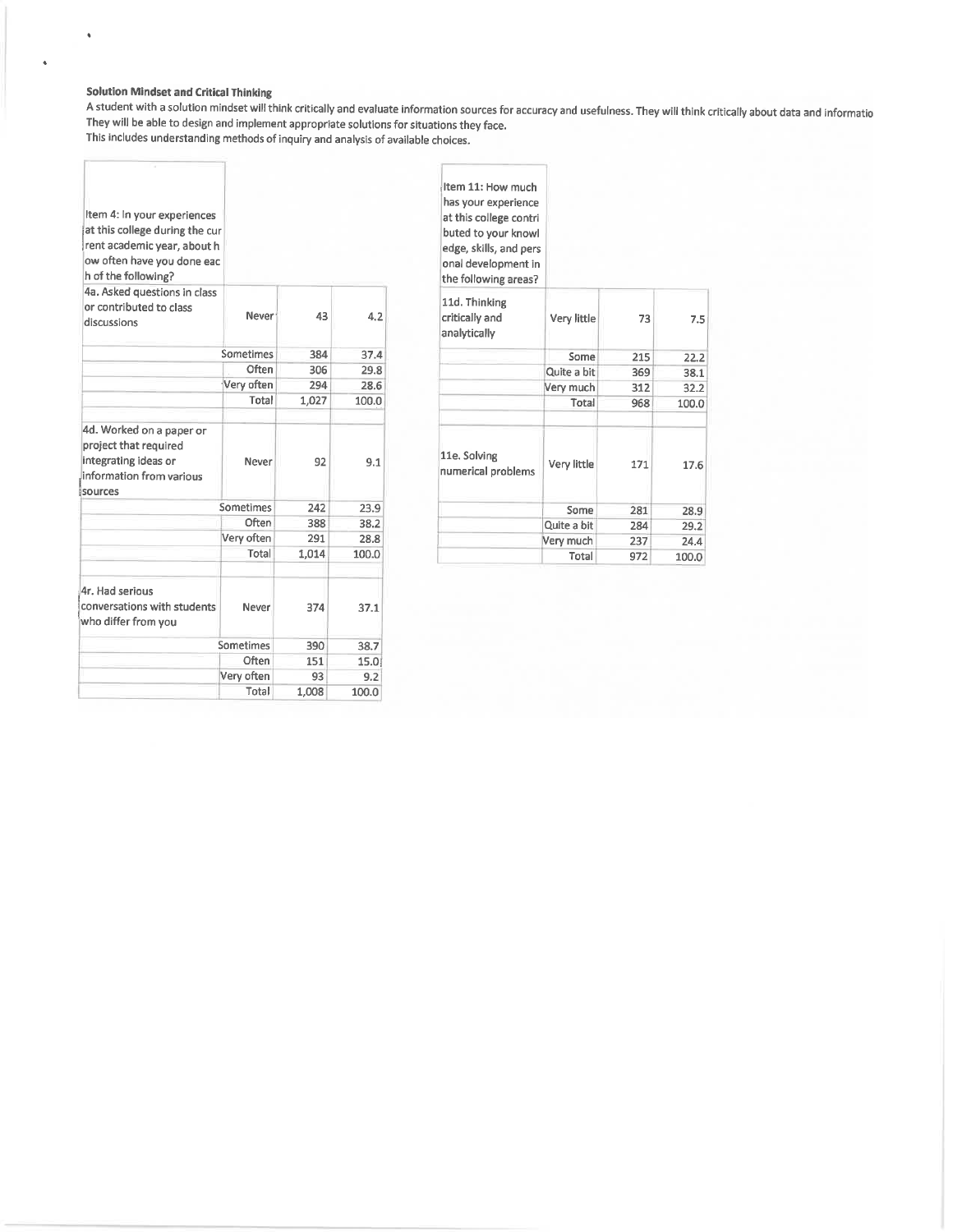#### Solution mindset page 2

Item 5: During the current a cademic year, how much has<br>s your coursework at this co lege emphasized the following mental activities?

| 5a. Memorizing facts, ideas,<br>or methods from your<br>courses and readings<br>so you can repeat them in<br>pretty much the same form | Very little  | 81    | 8.0   |
|----------------------------------------------------------------------------------------------------------------------------------------|--------------|-------|-------|
|                                                                                                                                        | Some         | 291   | 28.7  |
|                                                                                                                                        | Quite a bit  | 372   | 36.7  |
|                                                                                                                                        | Very<br>much | 269   | 26.6  |
|                                                                                                                                        | Total        | 1,013 | 100.0 |
| 5b. Analyzing the basic<br>elements of an idea,<br>experience, or theory                                                               | Very little  | 45    | 4.5   |
|                                                                                                                                        | Some         | 200   | 19.9  |
|                                                                                                                                        | Quite a bit  | 438   | 43.6  |
|                                                                                                                                        | Very<br>much | 321   | 32.0  |
|                                                                                                                                        | Total        | 1,004 | 100.0 |
| 5c. Forming a new idea or<br>understanding from various<br>pieces of<br>information                                                    | Very little  | 49    | 4.9   |
|                                                                                                                                        | Some         | 246   | 24.3  |
|                                                                                                                                        | Quite a bit  | 419   | 41.5  |
|                                                                                                                                        | Verv<br>much | 296   | 29.3  |
|                                                                                                                                        | Total        | 1,010 | 100.0 |

| 5d. Making<br>judgements about<br>the value or<br>soundness of<br>information,<br>arguments, or<br>methods | Very little  | 82    | 8.2   |
|------------------------------------------------------------------------------------------------------------|--------------|-------|-------|
|                                                                                                            | Some         | 294   | 29.3  |
|                                                                                                            | Quite a bit  | 382   | 38.0  |
|                                                                                                            | Very<br>much | 246   | 24.5  |
|                                                                                                            | Total        | 1,004 | 100.0 |
| 5e. Applying theories<br>or concepts to<br>practical problems<br>or in new<br>situations                   | Very little  | 86    | 8.6   |
|                                                                                                            | Some         | 275   | 27.3  |
|                                                                                                            | Quite a bit  | 400   | 39.7  |
|                                                                                                            | Very<br>much | 247   | 24.5  |
|                                                                                                            | Total        | 1,008 | 100.0 |
| 5f. Using information<br>vou have read or<br>heard to perform a<br>new skill                               | Very little  | 84    | 8.3   |
|                                                                                                            | Some         | 229   | 22.7  |
|                                                                                                            | Quite a bit  | 419   | 41.5  |
|                                                                                                            | Very<br>much | 278   | 27.5  |

 $\bar{z}$ 

 $\pmb{\epsilon}$ 

 $\overline{\phantom{a}}$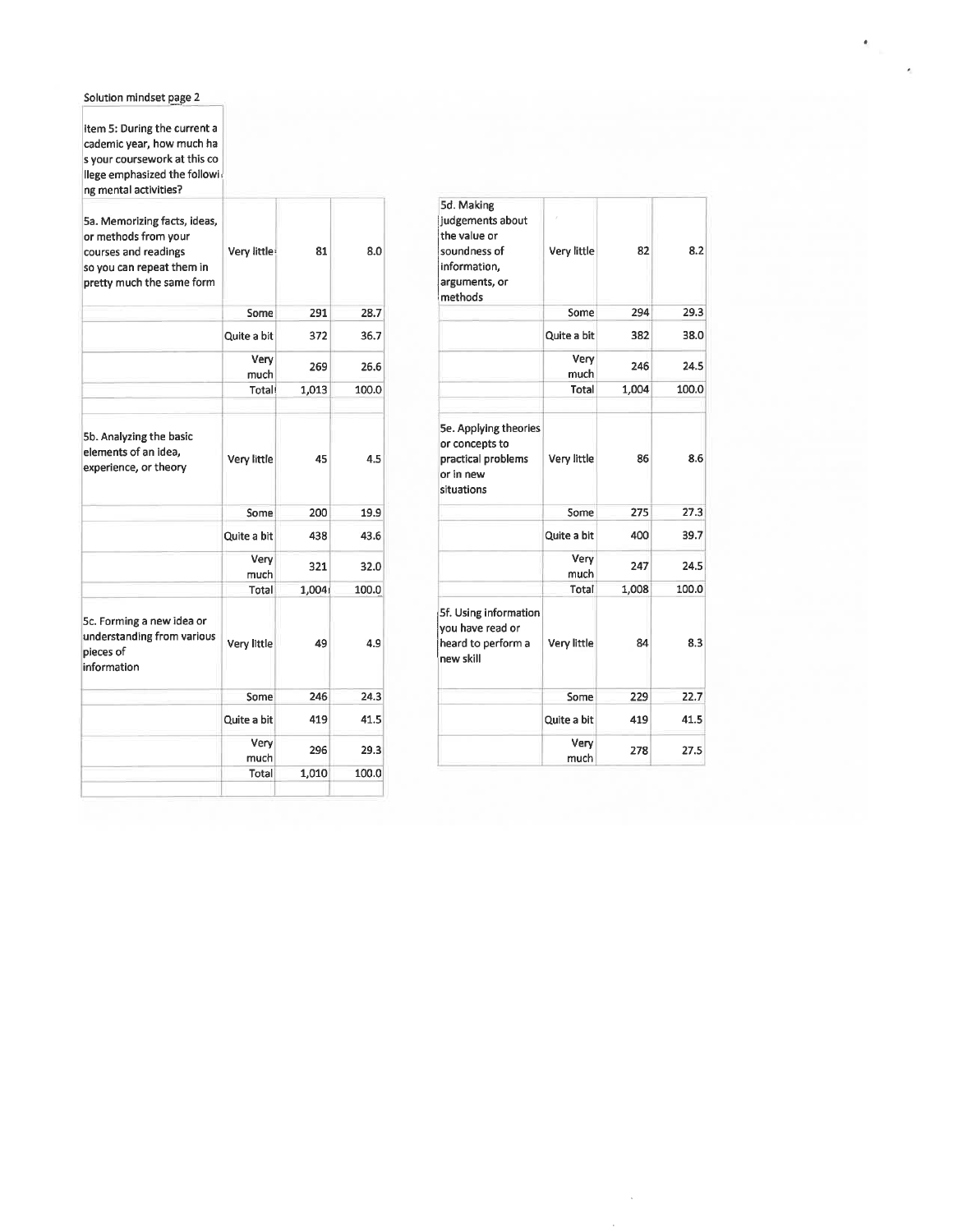### **Notable Findings**

 $\ddot{\phantom{a}}$ 

| 35. Would you recommend this college to a friend or family m                          | <b>No</b>        | 43  | 4.5   |
|---------------------------------------------------------------------------------------|------------------|-----|-------|
|                                                                                       | Yes.             | 899 | 95.5  |
|                                                                                       | <b>Total</b>     | 941 | 100.0 |
| 36. How would you evaluate your overall educational<br>experience at this<br>college? | Poor             | 3   | 0.4   |
|                                                                                       | Fair             | 96  | 10.2  |
|                                                                                       | Good             | 491 | 52.3  |
|                                                                                       | <b>Excellent</b> | 349 | 37.2  |
|                                                                                       | <b>Total</b>     | 939 | 100.0 |

| Item 9: How much does this college emphasize the following?                                                              |                    |     |       |
|--------------------------------------------------------------------------------------------------------------------------|--------------------|-----|-------|
| 9b. Providing the support you need to help you succeed at<br>this college<br><b>ISUPPORTI</b>                            | <b>Very little</b> | 48  | 5.0   |
|                                                                                                                          | Some               | 206 | 21.2  |
|                                                                                                                          | Quite a bit        | 410 | 42.4  |
|                                                                                                                          | Very much          | 304 | 31.4  |
|                                                                                                                          | <b>Total</b>       | 968 | 100.0 |
| 9c. Encouraging contact among students from different<br>economic, social,<br>and racial or ethnic backgrounds [SUPPORT] | <b>Very little</b> | 154 | 15.7  |
|                                                                                                                          | Some               | 238 | 24.3  |
|                                                                                                                          | Quite a bit        | 326 | 33.3  |
|                                                                                                                          | Very much          | 262 | 26.8  |
|                                                                                                                          | Total              | 980 | 100.0 |

| Item 4: In your experiences at this college during the current<br>academic year, about how often have you done each of the f<br>ollowing? |                  |       |       |
|-------------------------------------------------------------------------------------------------------------------------------------------|------------------|-------|-------|
| 4r. Had serious conversations with students who differ from<br><b>you</b>                                                                 | Never            | 374   | 37.1  |
|                                                                                                                                           | <b>Sometimes</b> | 390   | 38.7  |
|                                                                                                                                           | Often            | 151   | 15.0  |
|                                                                                                                                           | Very often       | 93    | 9.2   |
|                                                                                                                                           | Total            | 1,008 | 100.0 |